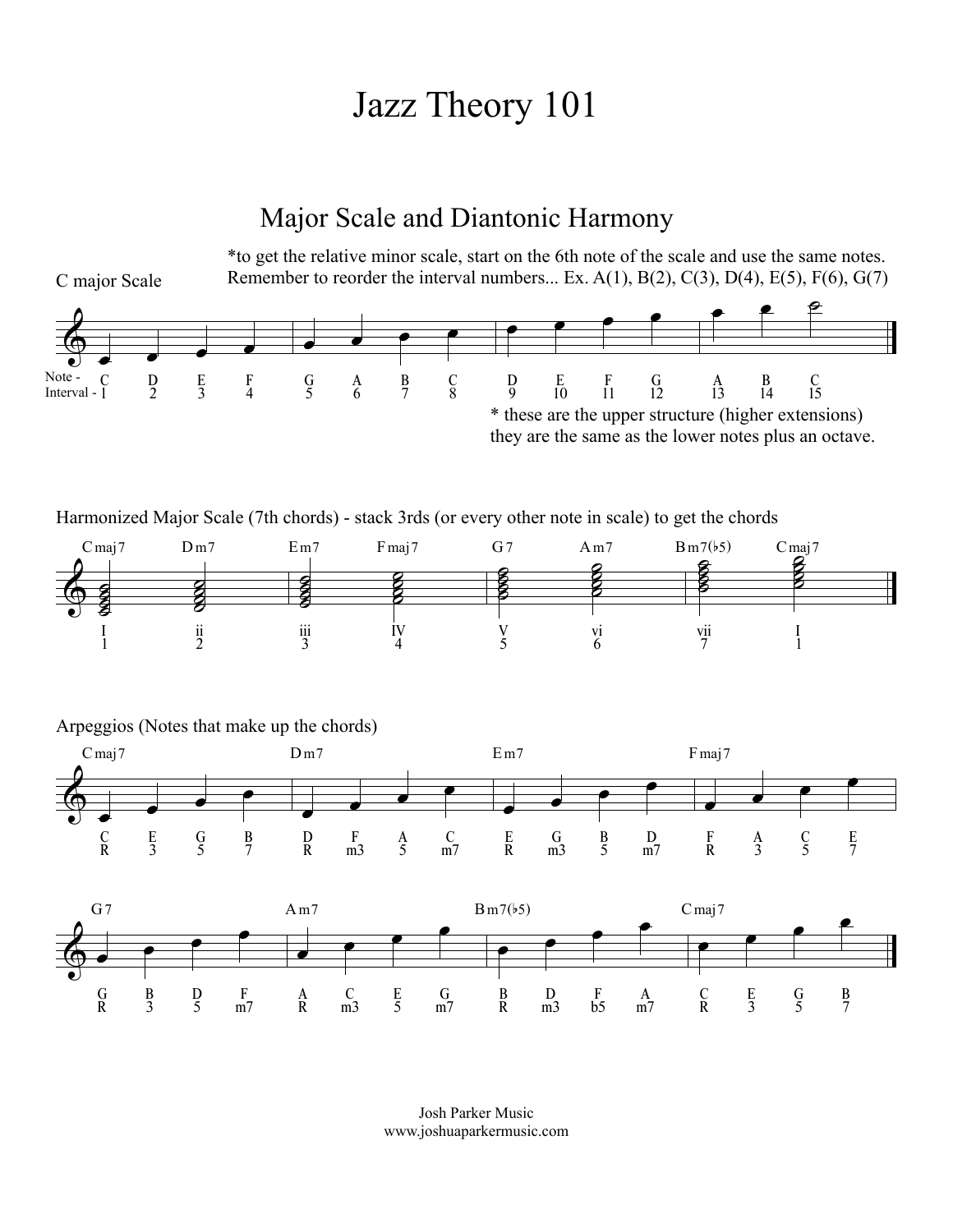## Modes of the Major Scale



\* the intervals are based on distance from starting note of each mode. Think of each mode individually. This will give you the distintive sound of each mode and allow you to apply them easier.

You may also try practicing these modes all from the same root note to really hear the difference in each.



Applying modes in a Major ii-V-I setting